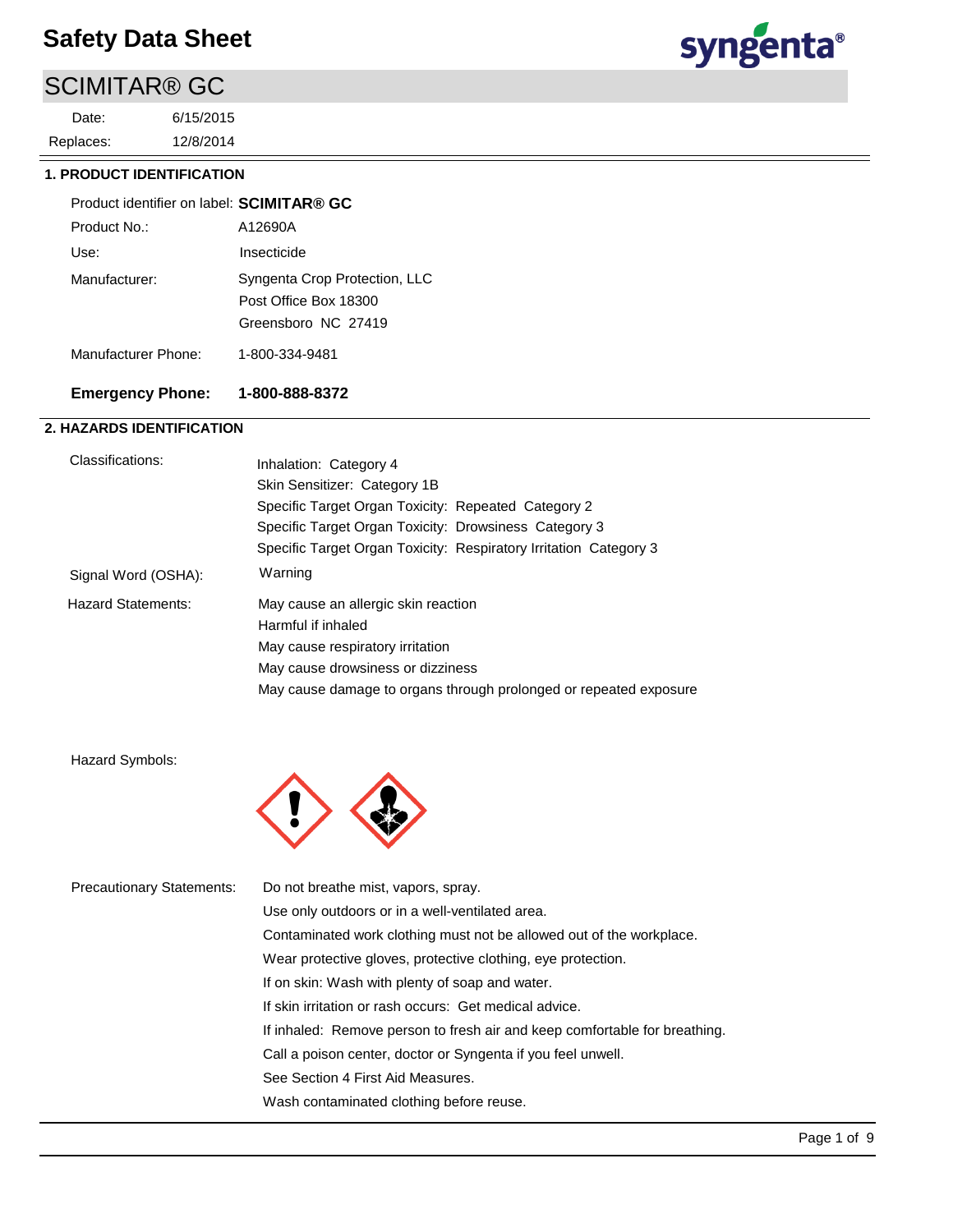## SCIMITAR® GC

| UUIIIIIIIIIII V |                                 |                                                                         |
|-----------------|---------------------------------|-------------------------------------------------------------------------|
| Date:           | 6/15/2015                       |                                                                         |
| Replaces:       | 12/8/2014                       |                                                                         |
|                 |                                 | Store locked up.                                                        |
|                 |                                 | Dispose of contents and container in accordance with local regulations. |
|                 | <b>Other Hazard Statements:</b> | May cause temporary itching, tingling, burning or numbness of exposed   |

#### **3. COMPOSITION/INFORMATION ON INGREDIENTS**

| <b>Chemical Name</b>                                                                                 | Common Name            | <b>CAS Number</b>   | Concentration       |
|------------------------------------------------------------------------------------------------------|------------------------|---------------------|---------------------|
| Xylene                                                                                               | Xylene                 | 1330-20-7           | $< 1\%$             |
| 1,2,4-Trimethylbenzene                                                                               | 1,2,4-Trimethylbenzene | $95 - 63 - 6$       | < 2.5%              |
| Cumene                                                                                               | Cumene                 | $98 - 82 - 8$       | $1\%$               |
| 1,2-Propanediol                                                                                      | Propylene Glycol       | $57 - 55 - 6$       | <b>Trade Secret</b> |
| Petroleum Solvent                                                                                    | Petroleum Solvent      | 64742-95-6          | <b>Trade Secret</b> |
| Other ingredients                                                                                    | Other ingredients      | <b>Trade Secret</b> | $>85.8\%$           |
| $[1a(S*), 3a(Z)]$ -cyano(3-<br>phenoxyphenyl)methyl-3-(2-chloro-3,3,3-<br>trifluoro-1-propenyl)-2,2- | Lambda-Cyhalothrin     | 91465-08-6          | 9.7%                |

dimethylcyclopropanecarboxylate

Ingredients not precisely identified are proprietary or non-hazardous. Values are not product specifications.

skin, called paresthesia.

#### **4. FIRST AID MEASURES**

Have the product container, label or Safety Data Sheet with you when calling Syngenta (800-888-8372), a poison contol center or doctor, or going for treatment.

- If swallowed: Call Syngenta (800-888-8372), a poison control center or doctor immediately for treatment advice. Do not give any liquid to the person. Do not induce vomiting unless told to do so after calling 800-888- 8372 or by a poison control center or doctor. Do not give anything by mouth to an unconscious person. Ingestion:
- If in eyes: Hold eye open and rinse slowly and gently with water for 15-20 minutes. Remove contact lenses, if present, after 5 minutes, then continue rinsing eye. Call Syngenta (800-888-8372), a poison control center or doctor for treatment advice. Eye Contact:
- If on skin or clothing: Take off contaminated clothing. Rinse skin immediately with plenty of water for 15-20 minutes. Call Syngenta (800-888-8372), a poison control center or doctor for treatment advice. Skin Contact:
- If inhaled: Move person to fresh air. If person is not breathing, call 911 or an ambulance, then give artificial respiration, preferably mouth-to-mouth if possible. Call Syngenta (800-888-8372), a poison control center or doctor for further treatment advice. Inhalation:

Most important symptoms/effects:

Allergic skin reaction

Drowsiness or dizziness

Respiratory irritation

Indication of immediate medical attention and special treatment needed:

There is no specific antidote if this product is ingested.

Treat symptomatically.

Persons suffering a temporary allergic reaction may respond to treatment with antihistamines or steroid creams and/or systemic steroids.

syngenta®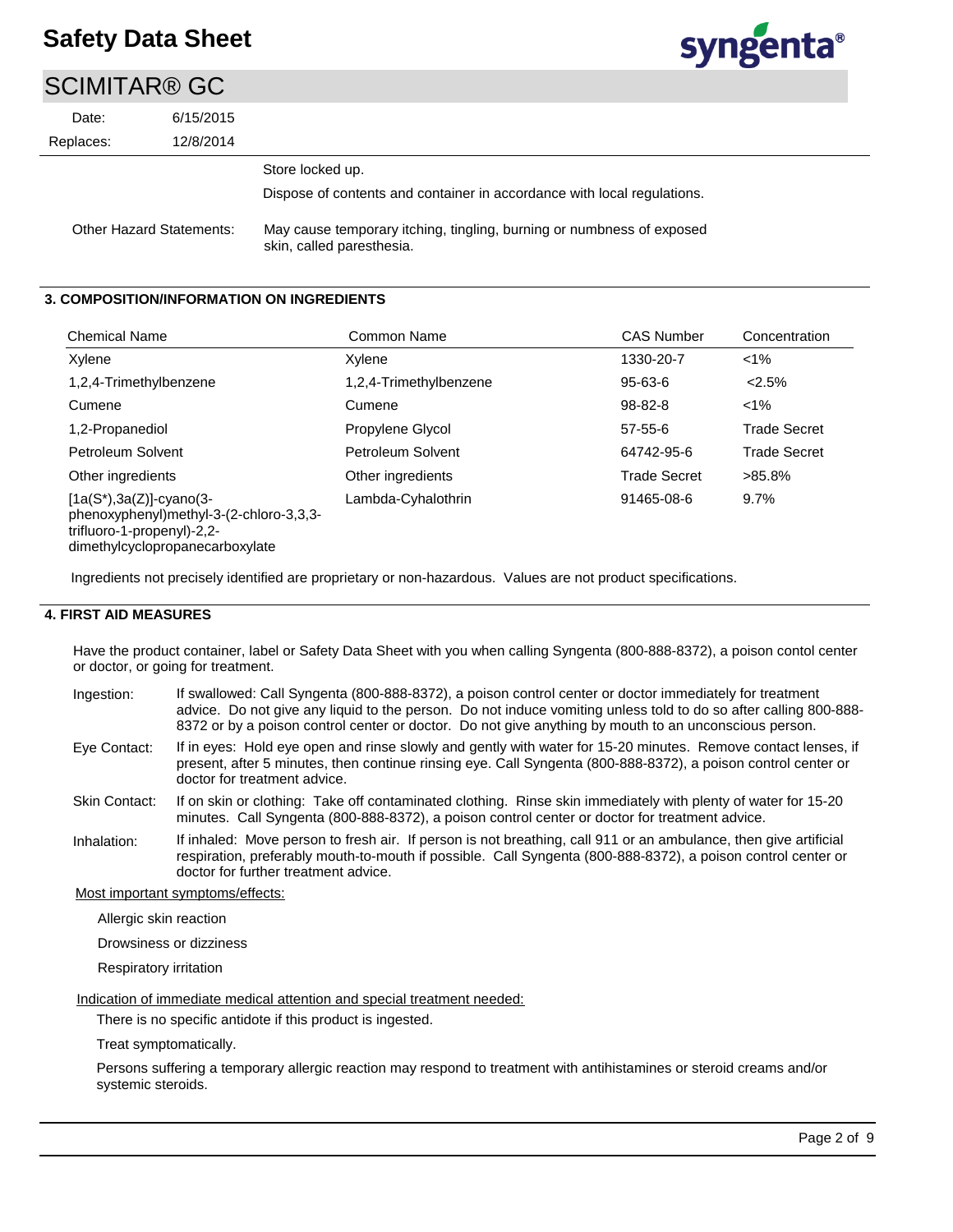# syngenta®

## SCIMITAR® GC

12/8/2014 6/15/2015 Replaces: Date:

> Skin contact paresthesia effects (itching, tingling, burning or numbness) are transient, lasting up to 24 hours. Treat symptomatically.

Contains petroleum distillate - vomiting may cause aspiration pneumonia.

#### **5. FIRE FIGHTING MEASURES**

Suitable (and unsuitable) extinguishing media:

Use dry chemical, foam or CO2 extinguishing media. If water is used to fight fire, dike and collect runoff.

Specific Hazards:

During a fire, irritating and possibly toxic gases may be generated by thermal decomposition or combustion.

Special protective equipment and precautions for firefighters:

Wear full protective clothing and self-contained breathing apparatus. Evacuate nonessential personnel from the area to prevent human exposure to fire, smoke, fumes or products of combustion.

#### **6. ACCIDENTAL RELEASE MEASURES**

Personal precautions, protective equipment, and emergency procedures: Follow exposure controls/personal protection outlined in Section 8.

Methods and materials for containment and cleaning up:

Control the spill at its source. Contain the spill to prevent from spreading or contaminating soil or from entering sewage and drainage systems or any body of water. Clean up spills immediately, observing precautions in Protective Equipment Section. Cover entire spill with absorbing material and place into compatible disposal container. Scrub area with hard water detergent (e.g. commercial products such as Tide, Joy, Spic and Span). Pick up wash liquid with additional absorbent and place into compatible disposal container. Once all material is cleaned up and placed in a disposal container, seal container and arrange for disposition.

#### **7. HANDLING AND STORAGE**

Precautions for safe handling:

Store the material in a well-ventilated, secure area out of reach of children and domestic animals. Do not store food, beverages or tobacco products in the storage area. Prevent eating, drinking, tobacco use, and cosmetic application in areas where there is a potential for exposure to the material. Wash thoroughly with soap and water after handling.

Conditions for safe storage, including any incompatibilities: Store locked up.

#### **8. EXPOSURE CONTROLS/PERSONAL PROTECTION**

**THE FOLLOWING RECOMMENDATIONS FOR EXPOSURE CONTROLS/PERSONAL PROTECTION ARE INTENDED FOR THE MANUFACTURE, FORMULATION AND PACKAGING OF THIS PRODUCT.** 

#### **FOR COMMERCIAL APPLICATIONS AND/OR ON-FARM APPLICATIONS CONSULT THE PRODUCT LABEL.**

Occupational Exposure Limits:

| <b>Chemical Name</b>   | OSHA PEL          | <b>ACGIH TLV</b>             | Other           | Source         |
|------------------------|-------------------|------------------------------|-----------------|----------------|
| Xylene                 | 100 ppm TWA       | 100 ppm TWA; 150<br>ppm STEL | 100 ppm TWA     | <b>NIOSH</b>   |
| 1,2,4-Trimethylbenzene | Not Established   | 25 ppm TWA                   | 25 ppm TWA      | <b>NIOSH</b>   |
| Cumene                 | 50 ppm TWA (skin) | 50 ppm TWA                   | Not Established | Not Applicable |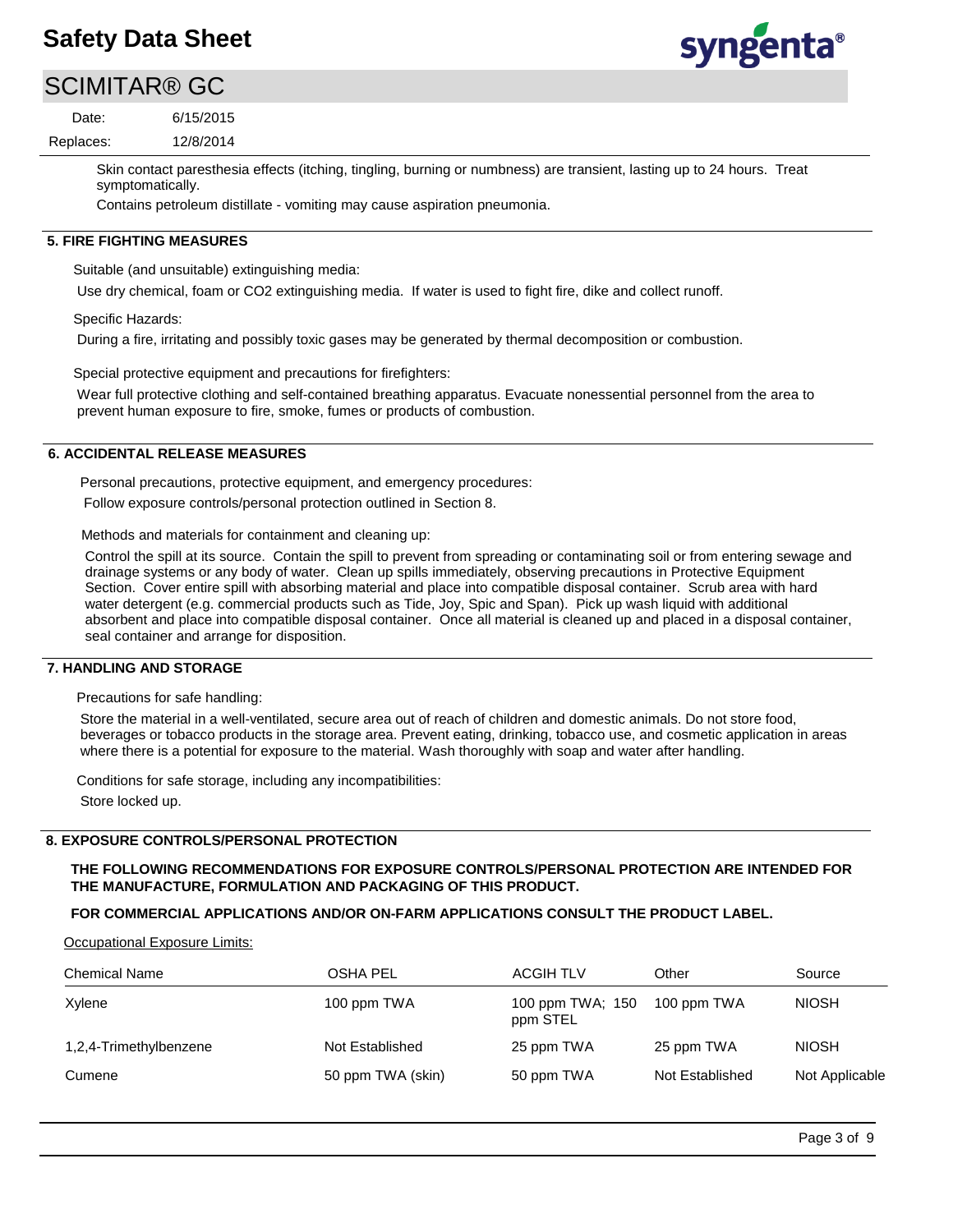### SCIMITAR® GC

| Date:              | 6/15/2015 |                 |                 |                                        |                |
|--------------------|-----------|-----------------|-----------------|----------------------------------------|----------------|
| Replaces:          | 12/8/2014 |                 |                 |                                        |                |
| Propylene Glycol   |           | Not Established | Not Established | 10 $mg/m3 TWA$                         | AIHA           |
| Petroleum Solvent  |           | Not Established | Not Established | 100 mg/m <sup>3</sup> (19 ppm)<br>TWA  | Manufacturer   |
| Other ingredients  |           | Not Applicable  | Not Applicable  | Not Applicable                         | Not Applicable |
| Lambda-Cyhalothrin |           | Not Established | Not Established | $0.04$ mg/m <sup>3</sup> TWA<br>(skin) | Syngenta       |

#### Appropriate engineering controls:

Use effective engineering controls to comply with occupational exposure limits (if applicable).

#### Individual protection measures:

#### Ingestion:

Prevent eating, drinking, tobacco usage and cosmetic application in areas where there is a potential for exposure to the material. Wash thoroughly with soap and water after handling.

#### Eye Contact:

Where eye contact is likely, use chemical splash goggles.

#### Skin Contact:

Where contact is likely, wear chemical-resistant gloves (such as barrier laminate, butyl rubber, nitrile rubber or Viton), coveralls, socks and chemical-resistant footwear.

Stringent housekeeping measures are necessary to prevent translocation of the material from contaminated work surfaces to uncontaminated surfaces (railings, doors, etc.). Unprotected contact with such translocated material can result in paresthesia effects (see Section 11).

#### Inhalation:

A combination particulate/organic vapor respirator should be used until effective engineering controls are installed to comply with occupational exposure limits, or until exposure limits are established. Use a NIOSH approved respirator with an organic vapor (OV) cartridge or canister with any R, P or HE filter.

Use a self-contained breathing apparatus in cases of emergency spills, when exposure levels are unknown, or under any circumstances where air-purifying respirators may not provide adequate protection.

#### **9. PHYSICAL AND CHEMICAL PROPERTIES**

| Appearance: Off-white liquid                                                              |
|-------------------------------------------------------------------------------------------|
| Odor: Slight odor/typical aromatic petroleum                                              |
| Odor Threshold: Not Available                                                             |
| pH: 7.3 (1% w/w dilution in deionized water)                                              |
| Melting point/freezing point: Not Applicable                                              |
| Initial boiling point and boiling range: 212 °F                                           |
| Flash Point (Test Method):<br>> 212°F (Setaflash)                                         |
| Flammable Limits (% in Air):<br>Not Available                                             |
| Flammability:<br>Not Applicable                                                           |
| 1.5 x 10(-9) mmHg @ $68^{\circ}F$ (20 $^{\circ}C$ )<br>Vapor Pressure: Lambda-Cyhalothrin |
| Vapor Density: Not Available                                                              |
| Relative Density: 1.036 @ 68°F (20°C)                                                     |
| Solubility (ies): Lambda-Cyhalothrin<br>$0.004$ mg/l                                      |
| Partition coefficient: n-octanol/water: Not Available                                     |
|                                                                                           |

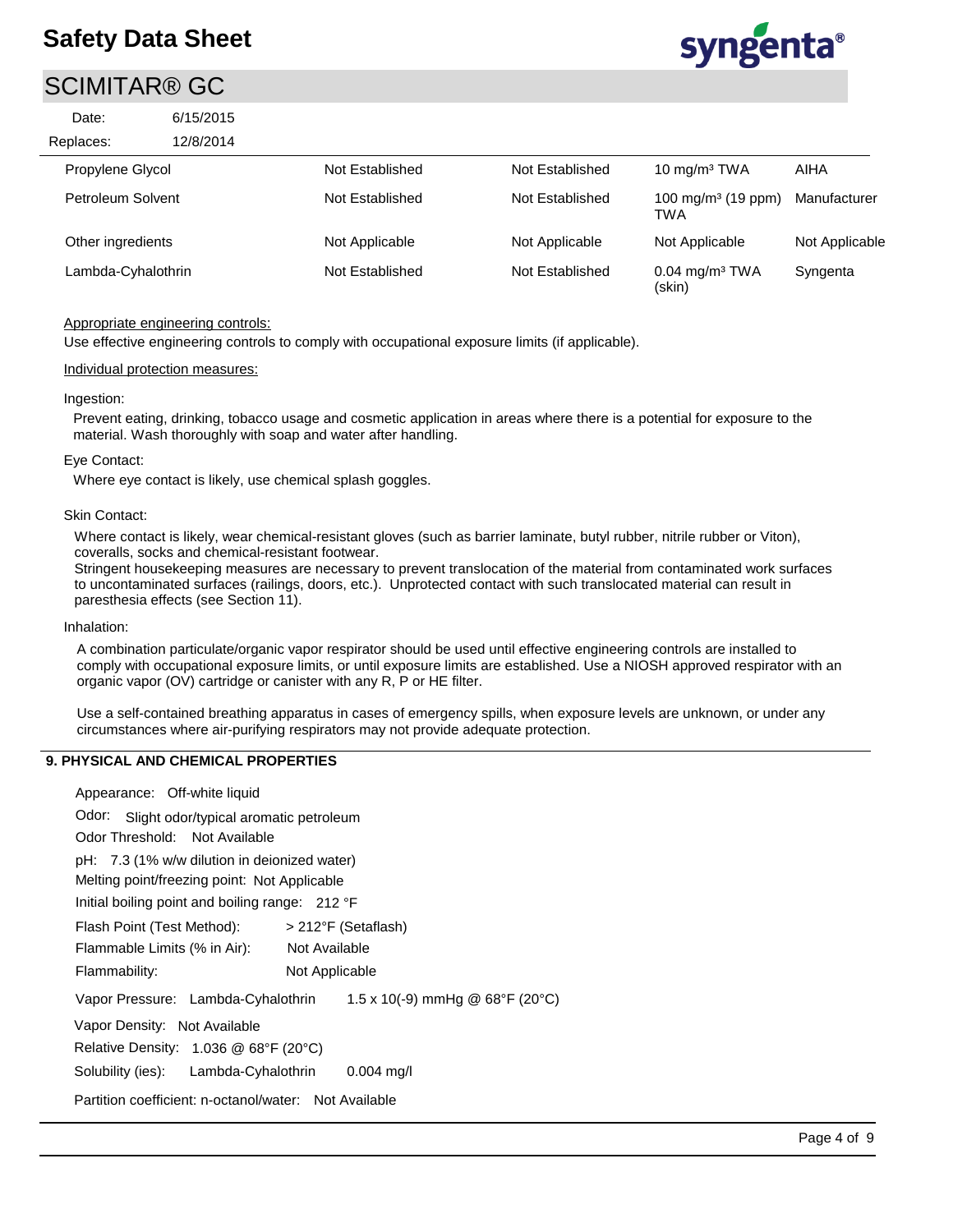### SCIMITAR® GC

12/8/2014 6/15/2015 Replaces: Date:



Autoignition Temperature: Not Available

Decomposition Temperature: Not Available

Viscosity: Not Available

Other: None

#### **10. STABILITY AND REACTIVITY**

Reactivity: Not reactive.

Chemical stability: Stable under normal use and storage conditions.

Possibility of hazardous reactions: Will not occur.

Conditions to Avoid: None known.

Incompatible materials: None known.

Hazardous Decomposition Products: None known.

#### **11. TOXICOLOGICAL INFORMATION**

Health effects information

Likely routes of exposure: Dermal, Inhalation

Symptoms of exposure: Drowsiness or dizziness, Respiratory irritation

Delayed, immediate and chronic effects of exposure: Allergic skin reaction, Drowsiness or dizziness, Respiratory irritation, Paresthesia

#### Numerical measures of toxicity (acute toxicity/irritation studies (finished product))

| Ingestion:                 | Oral (LD50 Rat):                        | > 5000 mg/kg body weight |
|----------------------------|-----------------------------------------|--------------------------|
| Dermal:                    | Dermal (LD50 Rat):                      | > 2000 mg/kg body weight |
| Inhalation:                | Inhalation (LC50 Rat):                  | $> 4.62$ mg/l            |
| Eye Contact:               | Non-Irritating (Rabbit)                 |                          |
| <b>Skin Contact:</b>       | Practically Non-Irritating (Rabbit)     |                          |
| <b>Skin Sensitization:</b> | A weak skin sensitizer in animal tests. |                          |

#### Reproductive/Developmental Effects

Lambda-Cyhalothrin : Not a developmental or reproductive toxicant.

#### Chronic/Subchronic Toxicity Studies

Lambda-Cyhalothrin : Reversible paresthesia (abnormal skin sensation). Reversible clinical signs of neurotoxicity in mammals.

#### **Carcinogenicity**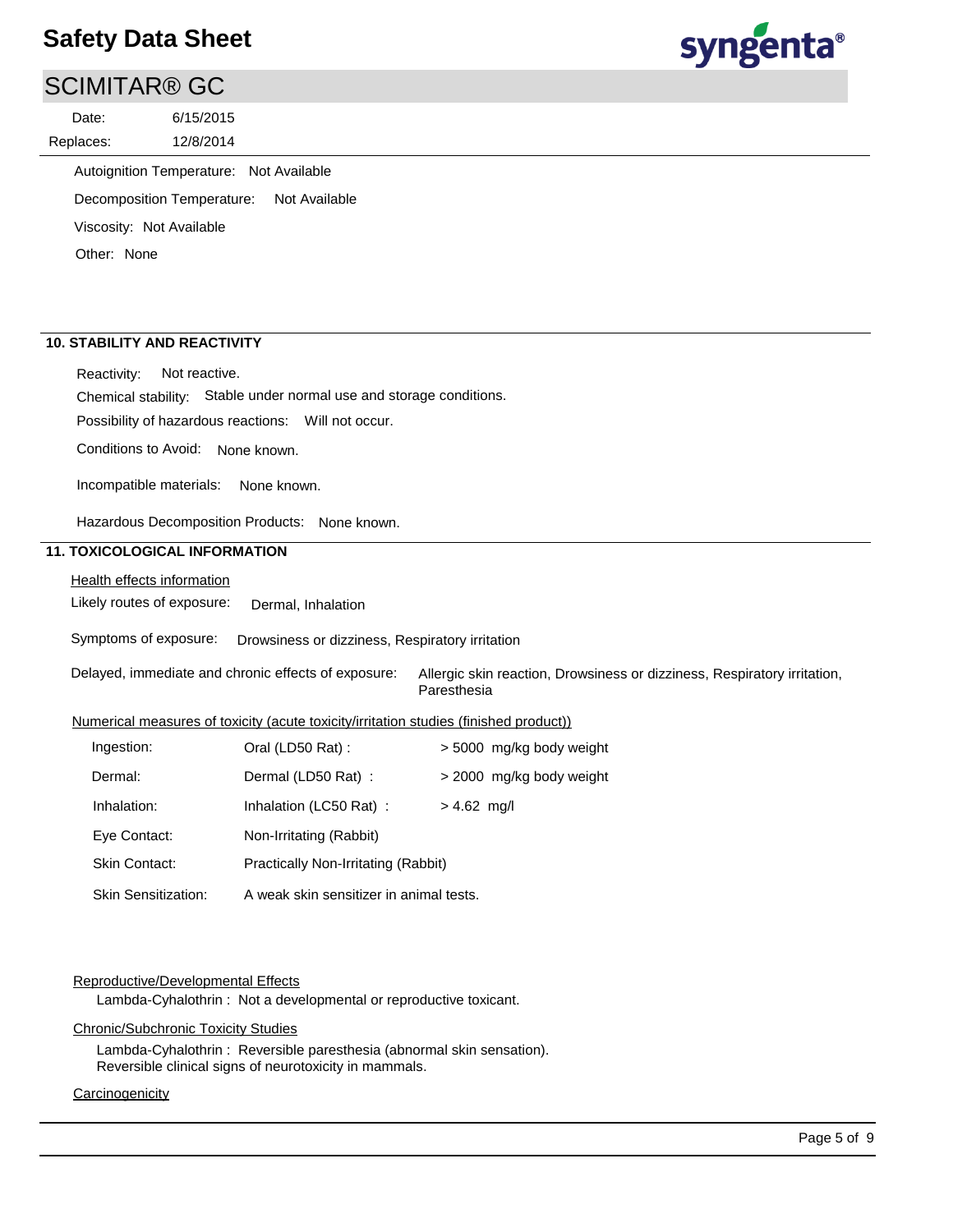## SCIMITAR® GC

12/8/2014 6/15/2015 Replaces:<br>———————————————————— Date:



Lambda-Cyhalothrin : No treatment-related tumors in rats or mice.

| <b>Chemical Name</b>                                                                                                               | NTP/IARC/OSHA Carcinogen |
|------------------------------------------------------------------------------------------------------------------------------------|--------------------------|
| Xylene                                                                                                                             | IARC Group 3             |
| 1,2,4-Trimethylbenzene                                                                                                             | No                       |
| Cumene                                                                                                                             | No                       |
| 1,2-Propanediol                                                                                                                    | No                       |
| Petroleum Solvent                                                                                                                  | No                       |
| Other ingredients                                                                                                                  | No                       |
| [1a(S*),3a(Z)]-cyano(3-phenoxyphenyl)methyl- No<br>3-(2-chloro-3,3,3-trifluoro-1-propenyl)-2,2-<br>dimethylcyclopropanecarboxylate |                          |

**Other Toxicity Information** 

In humans, contact with exposed skin may result in temporary itching, tingling, burning or numbness, called paresthesia. The effect may result from splash, aerosol, or hot vapor contact, or transfer to the face from contaminated gloves and hands. The symptoms normally disappear within 24 hours. Face and genital areas are especially susceptible to this effect. Paresthesia involving the face is also known as "subjective facial sensation" or SFS.

#### Toxicity of Other Components

#### 1,2,4-Trimethylbenzene

Inhalation of 1,2,4-trimethylbenzene at high concentrations can cause central nervous system depression, respiratory tract irritation, asphyxiation, cardiac stress and coma. Effects of chronic exposure to this solvent can include blood disorders (anemia, leukopenia) and kidney or liver damage.

#### **Cumene**

Exposure to cumene vapors may cause irritation to eyes, skin, and respiratory tract. Cumene may also cause headaches, dizziness, anesthesia, drowsiness, unconsciousness and other central nervous system effects. Prolonged exposure to high concentrations (>100 PPM) may result in liver, kidney or lung damage.

#### Other ingredients

Not Applicable

#### Petroleum Solvent

The supplier reports that high vapor/aerosol concentrations (> 1000 ppm) are irritating to the eyes and the respiratory tract, may cause headaches, dizziness, anesthesia, drowsiness, unconsciousness and other central nervous system effects.

#### Propylene Glycol

Reported to cause central nervous system depression (anesthesia, dizziness, confusion), headache and nausea. Also, eye irritation may occur with lacrimation but no residual discomfort or injury. Prolonged contact to skin may cause mild to moderate irritation and possible allergic reactions. Chronic dietary exposure caused kidney and liver injury in experimental animals.

#### Xylene

Inhalation of xylene at high concentrations can cause central nervous system depression, respiratory tract irritation, asphyxiation, cardiac stress and coma.

#### **Target Organs**

| <b>Active Ingredients</b> |                                                         |
|---------------------------|---------------------------------------------------------|
| Lambda-Cyhalothrin:       | Liver, nervous system                                   |
| Inert Ingredients         |                                                         |
| 1,2,4-Trimethylbenzene:   | CNS, liver, kidney, blood, respiratory tract, skin, eye |
| Cumene:                   | Skin, eye, liver, respiratory tract, kidney, CNS        |
| Other ingredients:        | Not Applicable                                          |
| Petroleum Solvent:        | Eye, respiratory tract, CNS                             |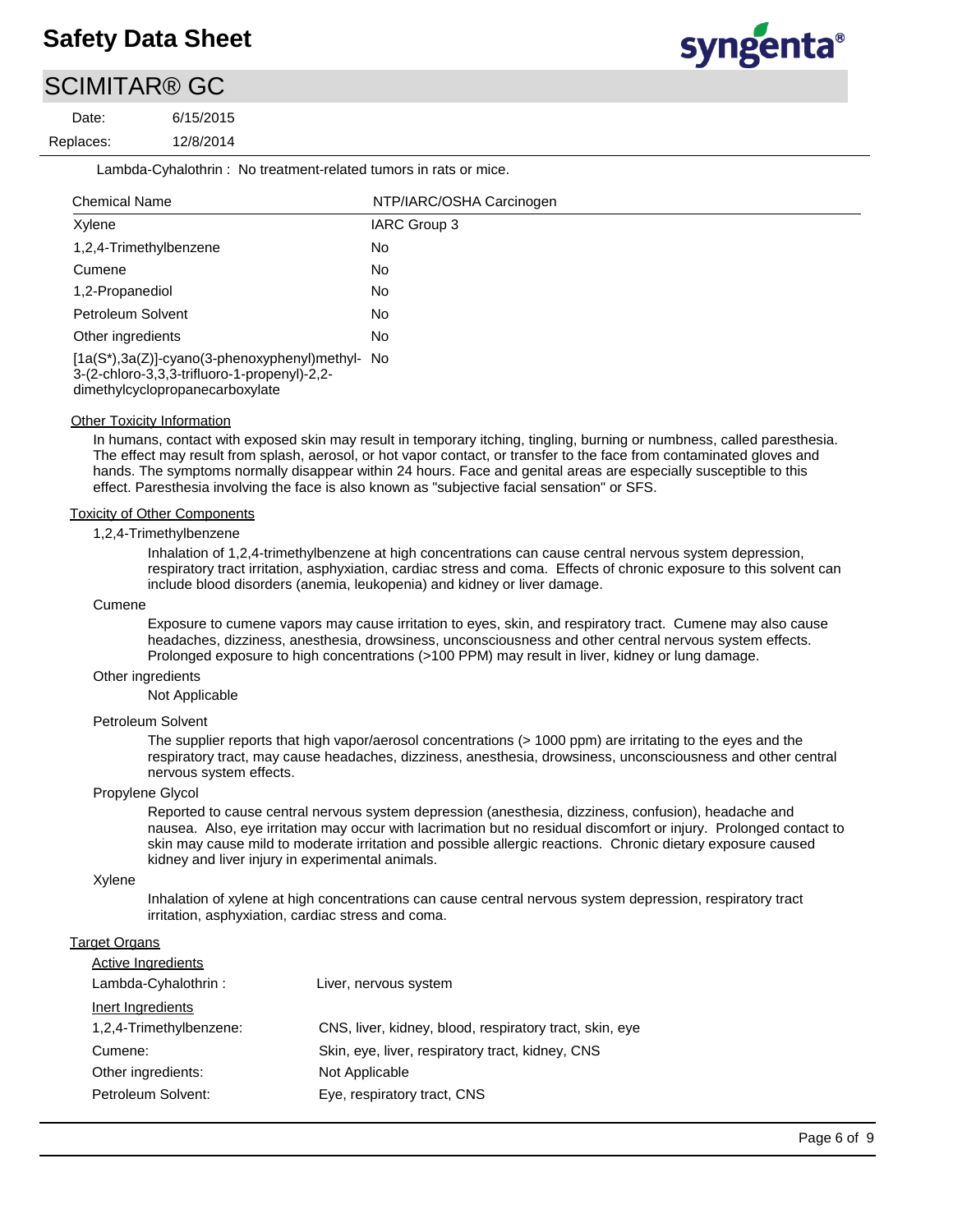# syngenta®

## SCIMITAR® GC

| Date:     | 6/15/2015         |                              |
|-----------|-------------------|------------------------------|
| Replaces: | 12/8/2014         |                              |
|           | Propylene Glycol: | CNS, kidney, liver           |
| Xylene:   |                   | CNS, respiratory tract, skin |

#### **12. ECOLOGICAL INFORMATION**

Eco-Acute Toxicity

Lambda-Cyhalothrin :

Fish (Rainbow Trout) 96-hour LC50 0.19 ppb

Bird (Mallard Duck) LD50 Oral > 3950 mg/kg

Invertebrate (Water Flea) 48-hour EC50 0.04 ppb

Environmental Fate

Lambda-Cyhalothrin :

The information presented here is for the active ingredient, lambda-cyhalothrin. Not persistent in soil or water. Immobile in soil. Sinks in water (after 24 h).

#### **13. DISPOSAL CONSIDERATIONS**

Disposal:

Do not reuse product containers. Dispose of product containers, waste containers, and residues according to local, state, and federal health and environmental regulations.

Characteristic Waste: Not Applicable

Listed Waste: Not Applicable

#### **14. TRANSPORT INFORMATION**

DOT Classification

Ground Transport - NAFTA Containers < 450 liters: Not regulated Containers > 450 liters: Proper Shipping Name: Environmentally Hazardous Substance, Liquid, N.O.S. (Lambda-Cyhalothrin) Hazard Class or Division: Class 9 Identification Number: UN 3082 Packing Group: PG III

#### **Comments**

Water Transport - International Proper Shipping Name: Environmentally Hazardous Substance, Liquid, N.O.S. (Lambda-Cyhalothrin), Marine Pollutant Hazard Class or Division: Class 9 Identification Number: UN 3082 Packing Group: PG III

Air Transport Proper Shipping Name: Environmentally Hazardous Substance, Liquid, N.O.S. (Lambda-Cyhalothrin) Hazard Class or Division: Class 9 Identification Number: UN 3082 Packing Group: PG III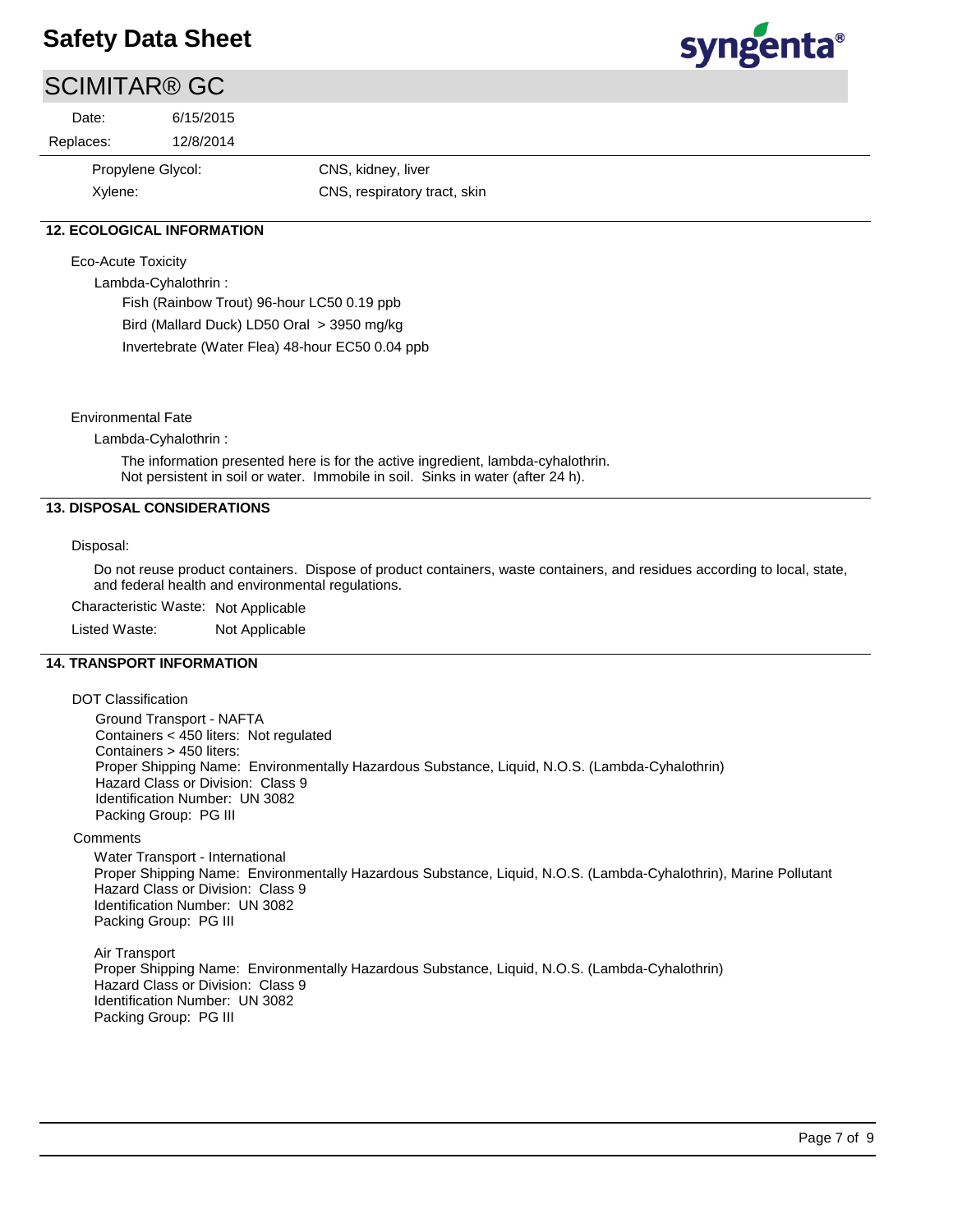## SCIMITAR® GC

12/8/2014 6/15/2015 Replaces: Date:



#### **15. REGULATORY INFORMATION**

#### Pesticide Registration:

This chemical is a pesticide product registered by the Environmental Protection Agency and is subject to certain labeling requirements under federal pesticide law. These requirements differ from the classification criteria and hazard information required for safety data sheets, and for workplace labels of non-pesticide chemicals. Following is the hazard information as required on the pesticide label:

Caution: Harmful if absorbed through skin. Prolonged or frequently repeated skin contact may cause allergic skin reactions in some individuals. Avoid contact with skin, eyes, or clothing. Avoid breathing spray mist or vapors. Harmful if inhaled. Wash thoroughly with soap and water after handling, and before eating, drinking, chewing gum, or using tobacco. Remove contaminated clothing and wash clothing before reuse.

EPA Registration Number(s):

100-1088

EPCRA SARA Title III Classification:

| Section 311/312 Hazard Classes: | Acute Health Hazard                                   |  |  |  |
|---------------------------------|-------------------------------------------------------|--|--|--|
|                                 | Chronic Health Hazard                                 |  |  |  |
| Section 313 Toxic Chemicals:    | Xylene <1% (CAS No. 1330-20-7)                        |  |  |  |
|                                 | $1,2,4$ -Trimethylbenzene < $2.5\%$ (CAS No. 95-63-6) |  |  |  |
|                                 | Cumene <1% (CAS No. 98-82-8)                          |  |  |  |

CERCLA/SARA 304 Reportable Quantity (RQ):

Report product spills > 520 gal. (based on xylene [RQ = 100 lbs.] content in the formulation)

RCRA Hazardous Waste Classification (40 CFR 261):

Not Applicable

TSCA Status:

Exempt from TSCA, subject to FIFRA

#### **16. OTHER INFORMATION**

| NFPA Hazard Ratings                                                                              |               | <b>HMIS Hazard Ratings</b> |                | 0       | Minimal  |
|--------------------------------------------------------------------------------------------------|---------------|----------------------------|----------------|---------|----------|
| Health:                                                                                          | $\mathcal{P}$ | Health:                    | $\overline{2}$ |         | Slight   |
| Flammability:                                                                                    |               | Flammability:              | 1              | 2       | Moderate |
| Instability:                                                                                     | 0             | Reactivity:                | $\mathbf 0$    | 3       | Serious  |
|                                                                                                  |               |                            |                | 4       | Extreme  |
| Syngenta Hazard Category: C,S                                                                    |               |                            |                | $\star$ | Chronic  |
|                                                                                                  |               | 1-800-334-9481             |                |         |          |
|                                                                                                  |               |                            |                |         |          |
| Original Issued Date:                                                                            | 9/20/1999     |                            |                |         |          |
| <b>Revision Date:</b>                                                                            | 6/15/2015     | Replaces:                  | 12/8/2014      |         |          |
| Section(s) Revised: 2, 11                                                                        |               |                            |                |         |          |
| The information and recommendations contained herein are based upon data believed to be correct. |               |                            |                |         |          |
| However, no guarantee or warranty of any kind, expressed or implied, is made with respect to the |               |                            |                |         |          |
| information contained herein.                                                                    |               |                            |                |         |          |